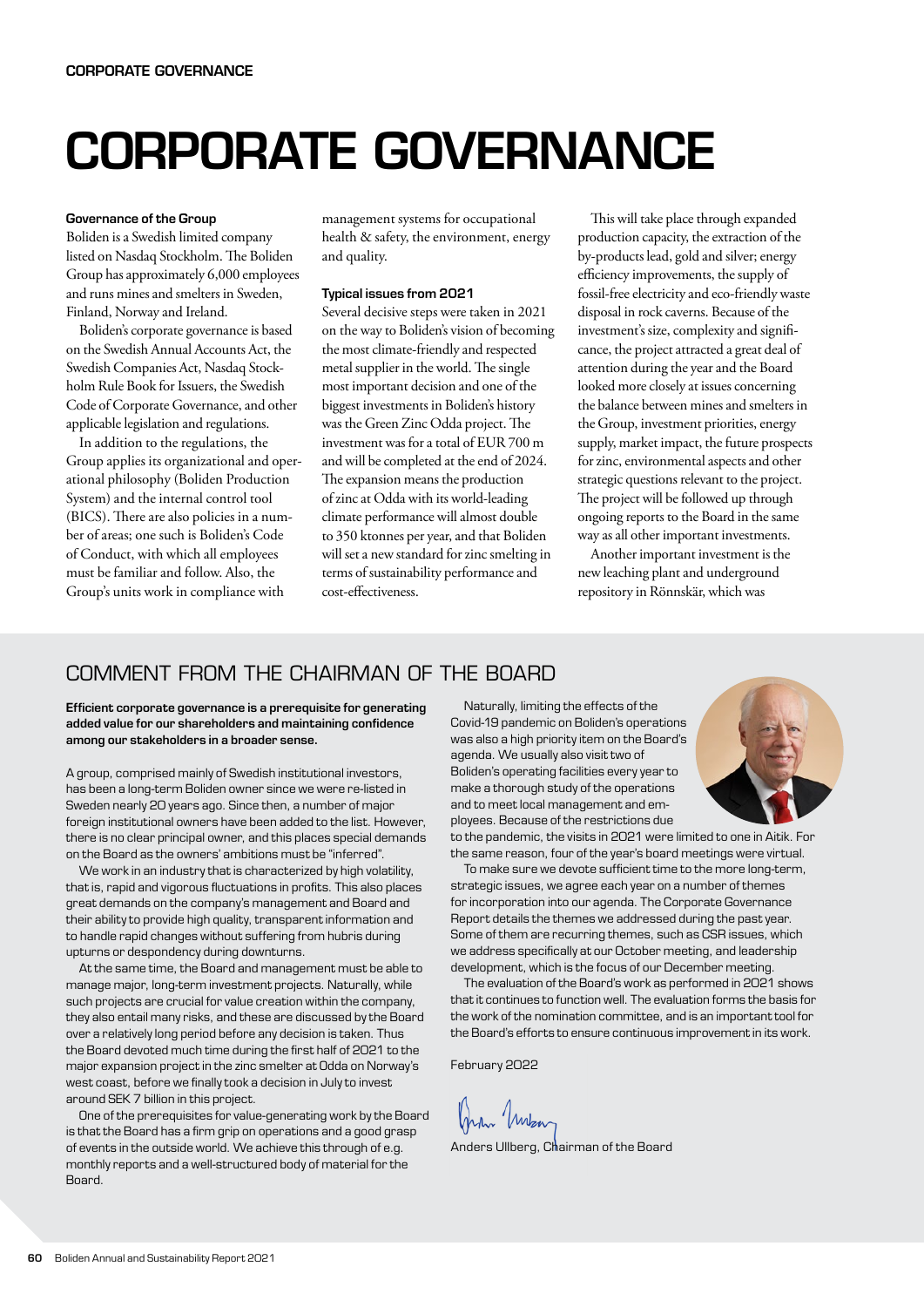inaugurated during the year. The installations enable the extraction of additional metals from residual material and allow the remaining waste to be disposed of safely. Rönnskär thus becomes the only copper smelter in the world with a long-term, sustainable on-site storage solution. Investments in the two facilities have amounted to SEK 1.4 billion. The investments were resolved by the Board a number of years ago, but it can take several years from a decision until a permit is issued and project completion.

Permit application processes in recent years have become more complex, longdrawn-out and difficult to predict with appeals at several levels and issues concerning important permits are the object of ongoing information to the Board. Other major investments resolved by the Board include the continued expansion of Garpenberg where expansions of transport infrastructure capacity were begun aimed at reaching a new production volume of 3.3 Mtonnes zinc with world-leading sustainability performance by 2023.

The Board also took a favorable position on another major investment of SEK 1,250 m for the expansion of the Kristineberg mine towards the Rävliden mineralization – an important step toward future proofing the entire Boliden Area. Substantial technological development aimed at improving productivity and environmental performance is taking place in the mining operations. The investments approved by the Board include new trucks and the automation and conversion of existing trucks in Aitik and Kevitsa to electric drive. These investments will mean that e.g. carbon dioxide emissions in Kevitsa will be reduced by 9% over the mine's lifespan.

The Group actively follows developments in the field of sustainability, and ensures the best conditions for the mining and smelting industry by disseminating knowledge about the need for base metals. For example, we have been successful in promoting an awareness that copper and nickel are necessary for the green transition and that we must be allowed to pursue mining in Natura 2000 areas. Advocacy programs are pursued mainly through the European stakeholder organizations Eurometaux and Euromines, and with the help of Svemin. The Board is kept informed on an ongoing basis about relevant national and international initiatives that may affect us in the field of sustainability.

# ANNUAL GENERAL MEETING 2021

The Annual General Meeting (AGM) was held on April 27 and was conducted by means of advance voting (postal voting) due to the Covid-19 pandemic. A total of 1,060 shareholders mailed postal votes and just over 108 million shares were represented at the meeting comprising around 40% of the total number of shares. Shareholders were given the opportunity via a link on the website to watch recorded addresses by the Chairman, President and CEO, the auditor and the audit committee chairman.

Among other things, the AGM resolved to reelect Helene Biström, Michael G:son Löw, Perttu Louhiluoto, Elisabeth Nilsson, Pia Rudengren, and Anders Ullberg as members of the Board and also to elect Karl-Henrik Sundström and Per Lindberg as members. Anders Ullberg was re-elected as Chairman of the Board. The AGM also resolved to pay a dividend of SEK 8.25 per share to a total of SEK 2,256 m (1,915) in accordance with the proposal of the Board, and to disburse SEK 6 per share to a total of SEK 1,641 m by means of an automatic share redemption procedure.

It was also resolved, in accordance with the nomination committee's proposal, that a Board fee in the amount of SEK 1,830,000 be paid to the Chairman of the Board, SEK 610,000 to the other members of the Board who are not employed in the company, and that a fee to the Vice Chairman be paid in the amount of SEK 915,000. A fee in the amount of SEK 250,000 will be paid to the Chairman of the audit committee and SEK 150,000 to each of the audit committee's other two members. The fees for the remuneration committee remained unchanged at SEK 50,000 to each of the committee's two members.

In accordance with the nomination committee's proposal, Deloitte AB was elected as auditor up until the end of the next AGM, and it was resolved that the auditors' fees be payable against approved invoice.

 It was also resolved to appoint Jan Andersson (Swedbank Robur fonder), Lars-Erik Forsgårdh, Ola Peter Gjessing (Norges Bank Investment Management), Lilian Fossum Biner (Handelsbanken fonder) and Anders Ullberg (Chairman of the Board of Directors) as members of the Nomination Committee.

The AGM also resolved to approve the remuneration report (new for 2021) presented by the Board, and to change the Articles of Association to also allow postal voting to continue as necessary, and to hold the AGM in Landskrona municipality where Boliden's Bergsöe smelter is located.

The AGM also resolved to approve the proposed principles for remuneration to Group management whereby the remuneration must comprise a fixed salary, any variable remuneration, other benefits and pensions. The variable cash compensation may not exceed 60% of the fixed salary and must be linked to predefined, measurable criteria. Some of the criteria may consist of quantitative or qualitative goals that are specific to the individual. The criteria must be designed in such a way as to promote the company's strategy and long-term interests. In order to strengthen the link between remuneration and value creation for the company, an element of the variable cash compensation is linked to the individual investing in additional shares in the company. The variable cash remuneration is not pensionable.

The resolutions passed by the 2021 AGM are noted in the minutes of the meeting published on Boliden's website, where the minutes of previous AGMs are also published.

Welcome to the 2022 Annual General Meeting! The 2022 AGM will take place on April 28.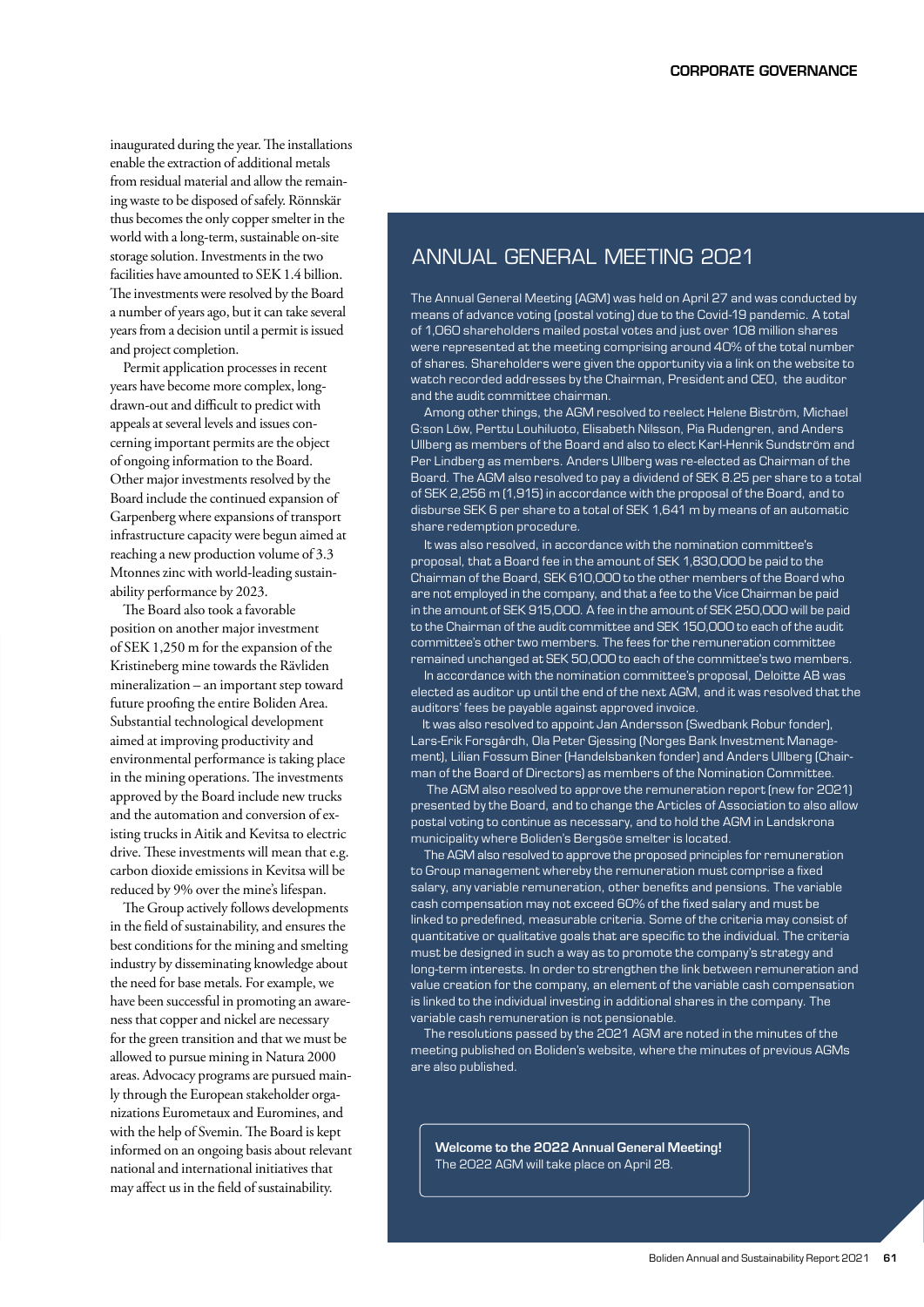#### CORPORATE GOVERNANCE

Boliden was granted membership in the International Council on Mining and Metals (ICMM) during the year. ICMM is an international organization dedicated to a safe, fair and sustainable mining and metal industry. ICMM brings together 28 mining and metals companies and 37 national, regional and raw materials associations. Membership of ICMM is an important step toward our vision of becoming the most climate friendly and respected metal supplier in the world. Through our membership, we commit to follow ICMM's principles in areas such as dam safety. As a result of this, the mine safety organization has been strengthened with new resources. Also, a new function known as the Accountable Executive department has been set up to serve as a focal point for the Group's dam safety issues and submit regular reports about them to the Board.

Safety has always been one of our most important guiding principles. Developments concerning accidents and sick leave are therefore presented in monthly reports and at every Board meeting and in focused investigations. Information on important environmental and other incidents is provided on an ongoing basis and followed up in the boardroom.

#### Shareholders and the AGM

The biggest shareholders are Swedish and foreign funds and institutions. At year-end, the number of shareholders was 102 597 (89 711). The biggest individual owners were T Rowe Price, BlackRock, Swedbank Robur funds, Handelsbanken funds and Vanguard. The share of foreign ownership was 60% (60). Further information about ownership structure is available on pages 54 and 55 in the annual report and on the Group's website.

Boliden's shareholders exercise their right of decision by submitting proposals to, and participating in and voting on the resolutions submitted to the Annual General Meeting (AGM) and any extraordinary general meetings. Shareholders may request that a matter be discussed at the AGM by submitting a written request to the Board at the appointed time. Shareholders are also welcome to submit inquiries on company issues to the Board and the President and CEO, the auditor and the remuneration committee and audit committee chairmen.

The AGM is the highest decisionmaking body. The duties of the AGM include the election of members of the Board, the Chairman of the Board, and the nomination committee; adoption of the income statement and balance sheet, resolutions on the appropriation of earnings and release from liability for members of the Board and the company's President and CEO; the approval of fees to members of the Board and auditors

and the principal terms and conditions of employment for the President and CEO and other senior executives. Where applicable, the AGM also passes resolutions on changes to the articles of association and the election of auditors. AGMs are usually held at one of the installations in Sweden to provide shareholders with an insight into the business. In conjunction with the meetings, the shareholders have the opportunity to enjoy guided tours in mines, concentrators or smelters to gain a deeper understanding of the various operations and an opportunity to meet Boliden's employees. Because it was not possible to hold the AGM in a real-world meeting in 2021 due to prevailing Covid-19 restrictions, voting was conducted by mail.

#### Nomination Committee

The nomination committee represents the shareholders. The nomination committee is tasked with preparing and submitting proposals to the AGM concerning the number and election of members of the Board, the Chairman of the Board, fees payable to the Board and its committees, the election of auditors and fees payable to them and where necessary, the process and the criteria that govern the appointment of members to the nomination committee. The focus of the nomination committee's work is to ensure that the Board consists of members who jointly possess the



BOLIDEN GOVERNANCE STRUCTURE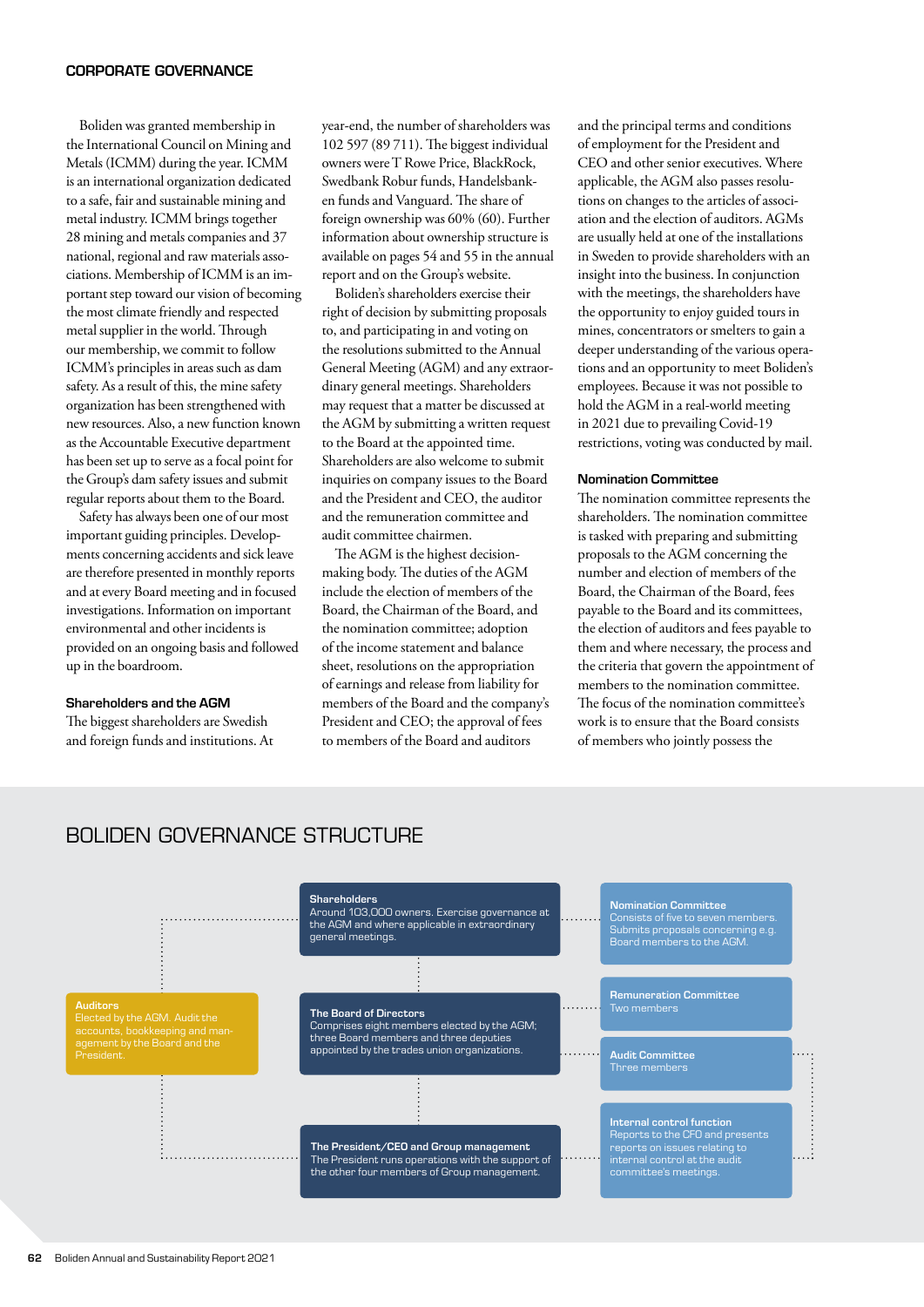knowledge and experience that meet the standards shareholders demand of the company's highest governing body.

Accordingly, the Chairman of the Board presents the nomination committee with his evaluation of the work of the Board and the individual members during the past year as part of the process of drafting proposals for Board members. Also, the President and CEO presents the company's operations and future focus, and an opportunity is given for the nomination committee to meet some of the Board's members. Supported by the audit committee, the nomination committee also drafts proposals for the election of auditors. Shareholders may submit proposals to the nomination committee in accordance with the instructions available on the company's website. The AGM passes resolutions on the principles governing the appointment and duties of the nomination committee.

## The work of the nomination committee in 2021

The 2021 AGM elected Jan Andersson (Swedbank Robur fonder), Lilian Fossum Biner (Handelsbanken Fonder), Lars-Erik Forsgårdh, Ola Peter Gjessing (Norges Bank Investment Management) and Anders Ullberg (Chairman of the Board) as members of the Nomination Committee. The Nomination Committee exercised its mandate to invite another member, Anders Oscarsson (AMF), the better to reflect the shareholder structure. The Nomination Committee appointed Jan Andersson as chairman. The current composition of the nomination committee is also shown on the Group's website.

In accordance with the provisions of the Code, the nomination committee endeavors to ensure diversity and an even gender distribution, and has chosen to apply section 4.1 of the Code as its diversity policy. This means the Board must, with regard to the company's operations, developmental phase, future orientation and overall conditions, have a composition that is fit for purpose and whose members possess multifaceted, broad competencies, experiences and backgrounds.

In 2021, 37% of the Board members elected by the AGM were women. The proportion was a little lower compared to previous years as the Board increased from 7 to 8 elected members. The ambition continues to have an even gender distribution in the Board as well a good composition that is fit

for purpose. The Nomination Committee had not yet finished its work regarding the AGM 2022 when this Annual and Sustainability Report was published. The Nomination Committee's proposals will be made clear in its motivated statement, which will be published in the notice of attendance to the AGM and on the company's website.

#### The Board of Directors

The Board of Directors is appointed by the owners to bear ultimate responsibility for the company's organization and the management of the company's affairs in the best interests of both Boliden and the shareholders. This must be done in a sustainable way that entails carefully balanced risk-taking, in order to ensure that the company's long-term developmental trend is a positive one. Under the provisions of the articles of association, the Board of directors must comprise a minimum of three and a maximum of ten members, without deputies, elected by the AGM. Employees have a statutory right to appoint three members and three deputies to the Board.

Since the AGM of 2021, the Board, which is elected for one year at a time, has comprised eight members elected by the AGM and three members appointed by the trades union organizations. Board meetings are attended both by the ordinary members and by the unions' three deputies. General Counsel, Group Legal Affairs is Board Secretary. The CEO and CFO usually attend Board meetings as representatives of company management. Other members of Group management and other executives also attend and present reports on specialist issues as required.

The Board members elected by the AGM are all independent in relation to major shareholders, the company and Group management. Thus the Board complies with the requirements of the Code with regard to independent members. The members of the Board are presented on pages 67–68 and on the company website. The Board sets the company's financial targets and strategy, appoints and evaluates the President and CEO; it ensures that efficient systems are in place for monitoring and controlling operations, that statutory and regulatory requirements are complied with, and that information is published in a correct and transparent manner. At the statutory board meeting held every year immediately after the AGM, the Board

adopts rules of procedure that govern its work and responsibilities in more detail, together with the special tasks assigned to the Chairman of the Board.

The Chairman supervises the Board's work and ensures an open, constructive dialog. The Chairman's duties also include monitoring and evaluating the expertise and work of individual Board members and their contribution to the Board. An important part of the Chairman's work is to act as an interlocutor in support of the President and CEO and makes sure that the Board's decisions, instructions and directives are obeyed and carried out. Prior to every Board meeting, the Chairman and the President and CEO review the issues for discussion at the meeting. Supporting documentation for Board discussions on such issues are sent to Board members one week before each Board meeting. The allocation of duties between the Board and the President and CEO is set out in the Instructions to the President and CEO adopted by the Board at the statutory board meeting.

#### The work of the Board in 2021

The Board held seven meetings in 2021, including the statutory board meeting. The Board receives information at Board meetings and in monthly reports regarding commercial and financial performance, and the fulfillment of the company's sustainability targets. Every Board meeting begins with a review of operations. In addition to these issues and others related to the operation, the Board adopts, at the beginning of each year, a number of themes for special attention with the aim of providing a better understanding of the Group's capabilities and challenges in a broader perspective.

With regard to the nature of the operation, appropriate and efficient permit application processes and reasonable operational conditions (Licence to Operate) are important issues for the company and its Board, and they are addressed on a recurring basis. In line with this, health and safety work and the follow-up of accidents and the sick leave rate are standing discussion items at every Board meeting. The Chairman ensures that the Board and its work are evaluated annually and that the results of the evaluation are conveyed to the nomination committee. The evaluation is carried out by the Board under the supervision of the Chairman or with the help of an independent consultant. The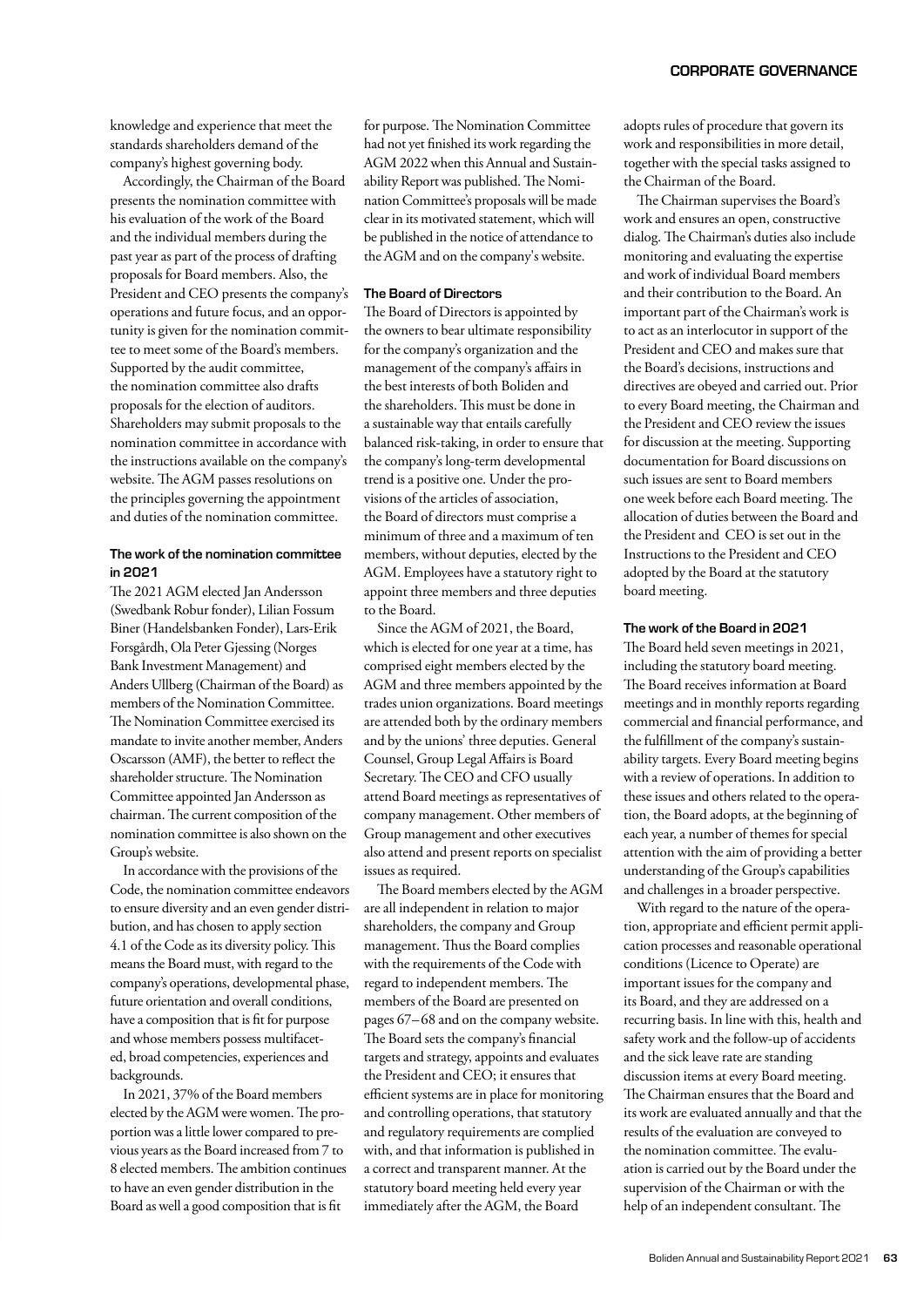# THE WORK OF THE BOARD IN 2021

Recurring business: Sustainability and safety issues; review of operations, investments, costing and theme items. Listed below are the principal agenda items for the year's Board meetings:

security.

JUNE:

structural matters, M&A projects and collaborations, investments, sustainability and licenses to operate. Theme items on carbon dioxide and sulphur emissions; investigation in respect of Bergsöe, IT

AGM and statutory Board meeting.

Extra Board meeting discussion concerning Odda Green Zinc.



the audit report. Indigenous population policy, tax policy, cost control. Strategic focus for business area Mines with a special focus on Aitik and Tara / Tara Deep, dam safety issues, technology development and automation, investment in the Harjavalta nickel line and an evaluation of Odda. Decision to proceed with the Green Zinc

Odda investment.

audit report, dividend proposal and agenda items for submission to the AGM. Mineral Resources and Mineral Reserves, prioritizing strategic projects, ICMM membership and dam safety, theme item about lead, government decisions concerning Laver, investments and the status of major disputes. Meeting between the Board and auditors without the presence of management.

# 7 meetings total during 2021

2021 evaluation was a self-assessment in which the members answered a number of questions in writing on a range of different subjects.

#### Board committees

The overall responsibility of the Board cannot be delegated. However, the Board may set up internal committees to address issues in defined areas. Thus, as in previous years, the Board set up an audit committee and a remuneration committee. Committee members are appointed at the statutory Board meeting held after the AGM. Their work is governed by the committees' rules of procedure and instructions.

## Audit Committee

The audit committee prepares a number of issues for consideration by the Board and thereby supports the Board in the fulfillment of its responsibilities within the areas of internal control, auditing and assuring the quality of financial reporting. The company has an internal controller department whose work includes identifying risk areas and following up work in identified areas. The committee also monitors the procurement of services from the com-

pany's auditors in addition to the audit; and where necessary it submits proposals to the nomination committee regarding the election of auditors. The committee meets prior to each reporting date and also as necessary, and following the statutory meeting comprises Pia Rudengren (Chair), Michael G:son Löw and Anders Ullberg.

The committee members have specialist competence, experience of and interest in financial and accounting issues; see Board assignments and previous positions, pages 67 and 68. The committee's meetings are also attended by the Group's CFO and the Head of Internal Control. The Committee met five times in 2021. During the year, special attention was paid to internal controls, reclamation and IT security. The Audit Committee also receives annual reports on ethics and compliance issues. The audit committee works according to the Instructions for the Audit Committee adopted annually by the Board, and it reports the outcomes of its work to the Board on an ongoing basis.

#### Remuneration Committee

The remuneration committee submits proposals for resolution by the Board regarding salary and other terms of employment for

the President and CEO, and follows up on and evaluates programs for variable remuneration for the management. The committee also approves proposals regarding salaries and other terms of employment for Group management, as proposed by the President and CEO. Also, the remuneration committee draws up proposals regarding remuneration principles for the President and CEO and Group management for subsequent submission by the Board to the AGM for resolution. The application of the guidelines and relevant remuneration structures and levels in the company is also followed up by the committee, and the results of this evaluation are published on the company website. See Note 5 for an account of the remuneration paid to Group management.

DECEMBER:

Financing issues.

investments.

Review of strategy, budget and business plan. Water inflow at Tara and Tara Deep; Aitik, dams and dam safety; the nickel market. Advocacy within the EU; critical permit application projects. Management and Board evaluation;

strategic focus for Business Area Smelters with a focus on Bergsöe, market customer knowledge, precious metals; annual follow-up of the Boliden Production System and Corporate Social Responsibility. Risks and risk preparedness.

The remuneration committee works according to the Instructions for the Remuneration Committee adopted annually by the Board, and it reports the results of its work to the Board. Following the statutory meeting in April, the remuneration committee comprises Anders Ullberg (Chair) and Karl Henrik Sundström. During the year, the committee held two meetings and were also in contact by telephone a number of times.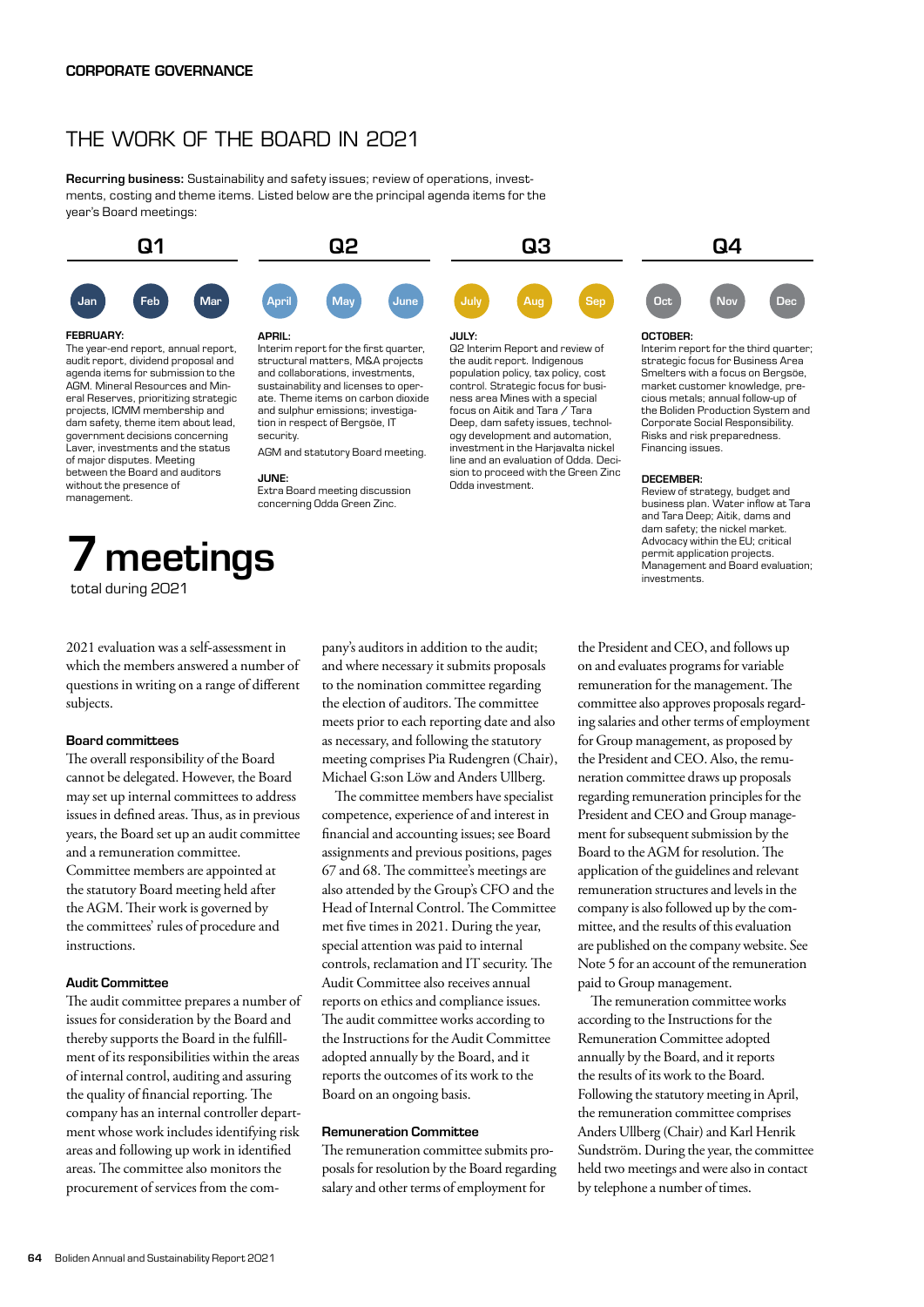#### The President and CEO and Group management

The President and CEO has ultimate responsibility for Boliden's strategic orientation and for ensuring compliance with and implementation of the Board's decisions, and for ensuring that risk management, control, systems, organization and processes are all of a satisfactory standard. The President and CEO is supported in his work by the Group's management team which, in addition to the President and CEO, comprises the presidents of Boliden's two business areas, Mines and Smelters; the CFO, and the Director, Corporate Responsibility. Group management meets once a month to follow up operations and discuss groupwide issues, draw up proposals for strategic plans, business plans and budgets, which the President and CEO then presents to the Board for consideration.

The areas addressed by the Board have largely reflected the work of Group management during the year. Group management also holds two meetings every year on strategy planning. Group management, together with the management of the respective business areas, also meet six times a year to review business area-specific issues, including a review of budgets and operations. For large-scale projects, special steering groups are formed, which regularly meet with project managers and other stakeholders. The President and CEO and CR also meet with the company's employee representative Board members and deputies before every Board meeting, to discuss the agenda and other issues of current interest. See page 69 for a presentation of the Group management team.

#### Business management

Management by the Board takes place through the President and CEO and Group management to the operating units. Responsibilities and powers are delegated in the organization within clear frameworks. These frameworks are defined by Boliden's policy documents, budget and strategic plan. The policy documents are available on the internal management system; the documents constitute the internal framework required for effective management. They Include the Code of Conduct, the Financial Policy, the Tax Policy, the Insider Policy, the Whistleblower Policy, and documentation on sanctions control, delegation and decision-making,

anti-corruption and conflicts of interest, competition law issues, supplier evaluation and code of conduct, communications, privacy and personnel information processing (GDPR), and a large number of policy documents relating to the environment and health and safety issues.

#### Sustainability governance

Sustainability governance is an important part of Boliden's operations and is conducted on the basis of the issues that are most essential for the business. These issues are managed by the Board through the President and CEO and Group management to the operational units. One member of Group management is dedicated to corporate responsibility (CR) issues. The day-to-day responsibility for sustainability issues is decentralized to the respective units. Group CR functions are responsible for creating structure and focus for the work, the exchange of experience, gathering business intelligence and following up the work of the units.

Sustainability issues are followed up and discussed at all management group meetings, Board meetings and local management meetings. The most important sustainability issues are integrated into the company's strategy, as described on page 30. Every sustainability issue has a long-term focus that must help to guide and structure the work at every level in the company. Factors that form the basis for prioritization include the impact of operations on people and the environment; expectations from internal and external stakeholders, risks and opportunities, external factors, and applicable regulations. Boliden has committed to the UN's Global Compact, the UN's global goals for sustainable development and the principles of the International Council on Metals and Mining (ICMM).

The company also supports the Task Force on Climate-related Financial Disclosures (TCFD) and has a management system that complies with the ISO standards for the environment, quality, energy and occupational health and safety. Sustainability issues are also monitored through participation in European and national industry organizations. The priorities of challenges and opportunities change over time. Therefore regular reviews take place, usually once per year and in which representatives from the business units and functions are involved.

## Priority sustainability issues are integrated into strategy work, and each business area is responsible for setting local goals based on the Group's guidelines on sustainability issues. Sustainability work is value based, which means measures are not only determined on the basis of legislation and regulatory requirements, but also on needs and identified measures that can improve the situation for people and the environment where our operations take place. This means that investments with e.g. major environmental and safety benefits in relation to the amount invested are carried out independently of any external requirements or charges.

In 2021, work continued on implementing the new vision and new values in the organization. Also, a number of new leadership and employee principles were identified. They will be used to guide the Group's managers and employees and stimulate development toward a value-based Group.

In addition to areas linked to the well-being of people and the environment, business ethics are always matters for discussion. There is an ethics and compliance function with the overall responsibility of ensuring compliance with regulations concerning anti-corruption, competition, trade sanctions, money laundering, information security, human rights, whistleblowing, business partner due diligence and the company's Code of Conduct. The function reports to the Director, CR.

The sustainability report has been included in the annual report since 2017. The Group also draws up a Sustainability Index with further sustainability information that reports according to following standards: Global Reporting Initiative (GRI), Sustainability Accounting Standards Board (SASB), UN Global Compact, TCFD and ICMM. The report is the subject of an external review by the auditors. The review is also aimed at underlining the importance of sustainability work and further boosting the confidence of the market and other stakeholders regarding this work.

#### Auditors

The external auditor conducts independent audits of accounts to ensure that in all material respects they provide an accurate, fair and comprehensive picture of the company's position and economic performance. The auditor also reviews